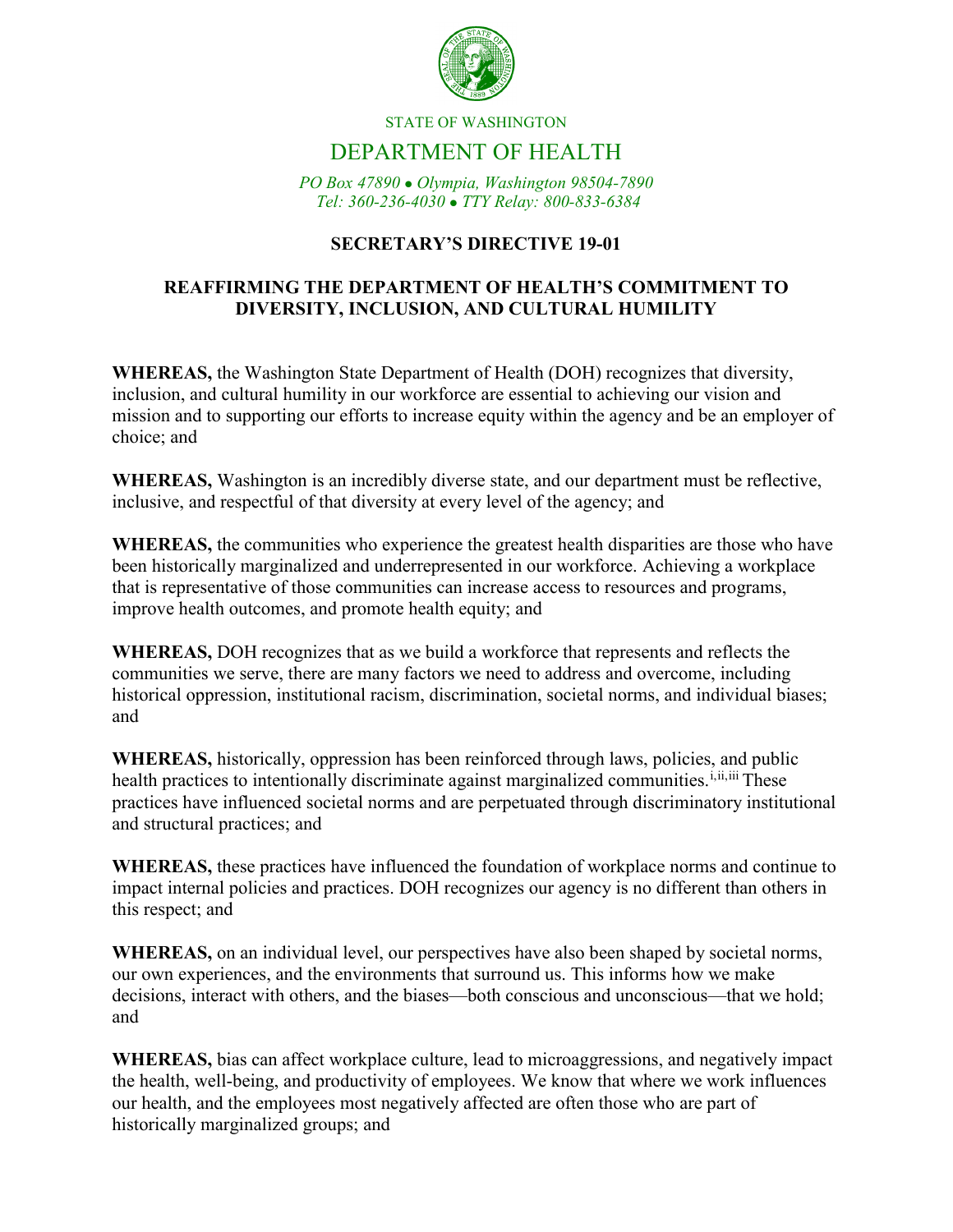**WHEREAS,** historically marginalized groups report experiencing discrimination in the workplace more frequently than in any other aspect of their daily lives. When applying for jobs, 56 percent of Black Americans, 33 percent of Latinos, 31 percent of Native Americans, 27 percent of Asian Americans, and 20 percent of LGBTQ+ people have experienced discrimination. Similarly, 57 percent of Black Americans, 32 percent of Latinos, 33 percent of Native Americans, and 25 percent of Asian Americans, and 22 percent of LGBTQ+ people have experienced discrimination in pay or promotion opportunity;  $\mu$  and

**WHEREAS,** data regarding employment discrimination is more limited for individuals with disabilities, but existing data shows a large disparity in employment. In 2017, only 19 percent of persons with a disability were employed compared to 66 percent of the U.S. population without a disability; $v$  and

**WHEREAS,** DOH employees who identify as people of color, Native American/Alaska Native, LGBTQ+, differently-abled, or are veterans have experienced microaggressions and bias in the workplace because of this aspect of their identity; and

**WHEREAS,** we recognize that although we cannot change the oppressive and discriminatory practices of the past, we have control over the workplace culture we create both today and in the future. And while efforts have been made to create equal opportunity for the people most affected by systems that perpetuate inequity, substantial work remains; and

**WHEREAS,** our agency has the responsibility and opportunity to promote equity through changes to internal policies, procedures, systems, and practices.

**NOW, THEREFORE,** I, John Wiesman, Secretary of Health for the Washington State Department of Health, reaffirm my commitment and that of DOH leaders, including the Executive Team and the Agency Leadership Team, to foster an environment that supports diversity, inclusion, and cultural humility, and to proactively address and dismantle oppressive systems and practices in the workplace.

I therefore direct that our entire agency commits to:

- 1. Becoming a culturally humble agency by:
	- a. Interrupting microaggressions as they occur in our workplace—whether they are intentional or unintentional—and use these as opportunities to educate, learn, grow, listen, and respond with respect.
	- b. Embracing respectful dialogue and courageous conversations about racism, privilege, white fragility, and oppression.
	- c. Increasing our institutional and personal understanding of tribal sovereignty, colonialism, and historical trauma.
	- d. Encouraging opportunities for ongoing training and learning in the areas of diversity, inclusion, cultural humility, oppression, and equity.
	- e. Recognizing cultural humility as a continuous journey of self-awareness and reflection.
- 2. Striving to achieve a workforce that is representative and reflective of the diversity of Washington State, at all levels of the agency, by:
	- a. Ensuring leadership, management, and supervisors adhere to DOH Recruitment Policy 07.050 and implement "Hiring Best Practices," including the requirement to complete implicit bias training.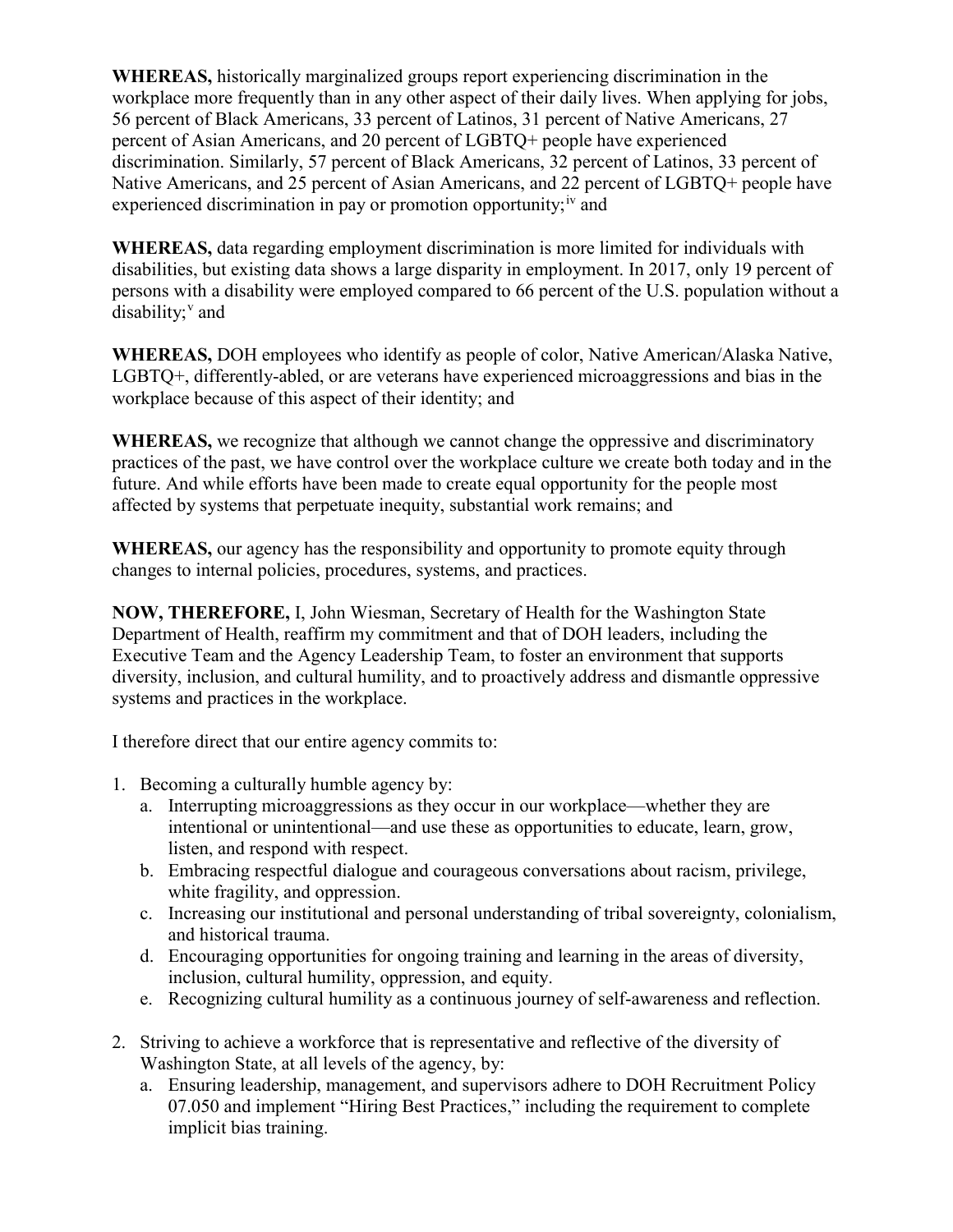- b. Initiating institutional changes and enforcing practices to recruit, interview, hire, and promote diversity, focusing initially on visible diversity.
- c. Aligning with Results WA goals to increase representation of people of color and individuals with disabilities in leadership positions.
- d. Recruiting and appointing culturally, racially, and ethnically diverse managers and leaders.
- e. Ensuring any education requirements and/or required credentials in job recruitments are truly necessary qualifications for a position. Additionally, a person's lived experience will be considered in lieu of education requirements, where appropriate.
- f. Encouraging hiring managers to consider the benefit of dual-language skills in all positions to improve access for Washingtonians with limited English proficiency.
- g. Initiating and promoting inclusive strategies to retain workforce diversity in race, ethnicity, color, sex, national origin, religion, sexual orientation, gender identity, gender expression, age, veteran status, and disability status.
- h. Ensuring access to succession planning, mentoring opportunities, and other resources for members of historically marginalized groups.
- 3. Addressing the structural inequities at DOH that impact the agency's efforts to be inclusive of the diversity of Washington and meaningfully serve all communities, by:
	- a. Ensuring a focus on diversity, inclusion, cultural humility, anti-oppression, and equity in agency decisions and the allocation of resources.
	- b. Ensuring the voices and perspectives of underrepresented communities are reflected in our priorities.
	- c. Evaluating the impact of internal DOH policies, practices, and procedures on equity.
	- d. Taking steps to become an anti-racist institution with the vision of full participation and decision making, and restored relationships.
	- e. Prioritizing environmental changes needed to transform the workplace into a welcoming and responsive environment for staff and customers with disabilities.
	- f. Listening to the experiences of staff in the workplace and responding with action to make changes to exclusionary or discriminatory practices.
	- g. Assessing and correcting inequities throughout the agency structure in terms of leadership positions, promotion opportunity, and compensation.
- 4. Monitoring the agency's progress on achieving the intent of this directive, by:
	- a. Utilizing existing data on groups who have been historically marginalized and remain underrepresented at DOH and develop strategies to increase representation and retention.
	- b. Utilizing qualitative data sources to evaluate representation and inclusion of communities often left out of traditional data sources.

This directive will be updated as new strategies and opportunities emerge to promote diversity, inclusion, and cultural humility.

John Wiesman, DrPH, MPH Date

Secretary of Health

March 28, 2019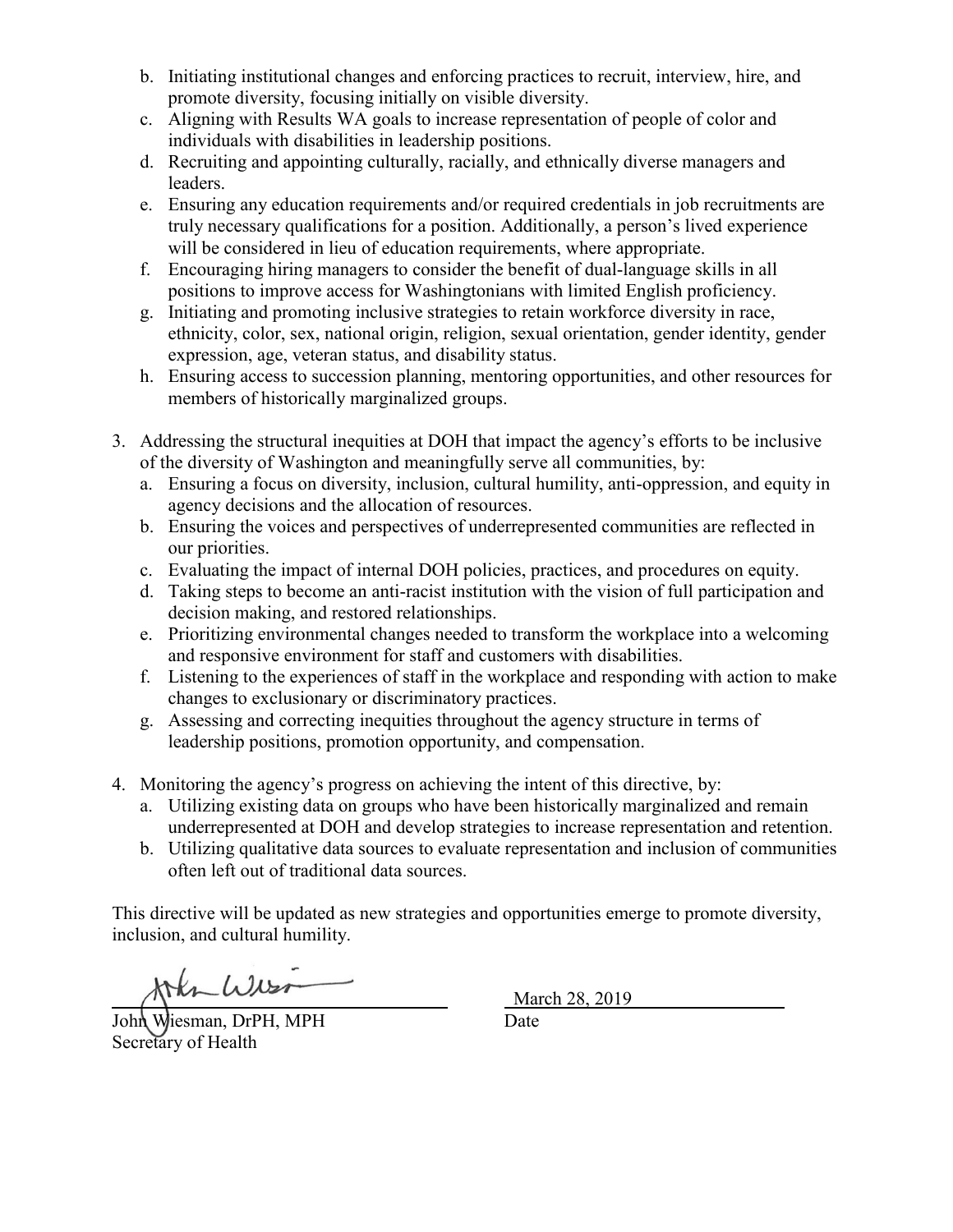Centers for Disease Control and Prevention, "U.S. Public Health Service Syphilis Study at Tuskegee Timeline," last updated December 22, 2015, available at[: https://www.cdc.gov/tuskegee/timeline.htm.](https://www.cdc.gov/tuskegee/timeline.htm)

<span id="page-3-1"></span><sup>ii</sup> The drug war began to escalate in the early 1980s and the number of people incarcerated for drug use has increased drastically over the past two decades. In New York in 1980, a drug crime was the most serious conviction offense of 11 percent of the state's prisoners. By 1993, that fraction had risen to 44 percent. This holds true in many other states, and is evidence that the "war on drugs" is increasing prison populations exorbitantly. The discrepancy between the arrests and sentencing of minorities and whites for drug offenses are astonishing. In the same New York prisons in 1997, 95 percent of prisoners whose last and most serious conviction was for a drug offense were black or Hispanic. This clearly shows that the government is not fighting a colorblind "war on drugs", but is fighting a war against drugs that is inherently racist.

John Dilulio, "Against Mandatory Minimums; anti-drug laws" *National Review,* May 1999.

 $\overline{a}$ 

<span id="page-3-2"></span>iii In the 1980s, Congress passed a series of laws that aimed to counter the widespread use of crack cocaine with tougher sentencing guidelines. Today, lawmakers are once again considering legislation aimed at curbing a drug crisis: opioid abuse. However, this time, the emphasis is on funding research int[o a public-health crisis](https://www.wsj.com/articles/trump-declares-opioid-epidemic-a-national-emergency-1502393301?mod=searchresults&page=2&pos=43&mod=article_inline) and enabling states to deal with its consequences. To some, the contrast between the two approaches is rife with racial undertones, given that the crack epidemic disproportionately affected the black community while the opioid epidemi[c predominantly affects whites.](https://www.wsj.com/articles/hooked-one-familys-ordeal-with-fentanyl-1463158112?mod=article_inline)

Kristina Peterson and Stephanie Armour, "Opioid vs. Crack: Congress Reconsiders Its Approach to the Drug Epidemic," *Wall Street Journal*, May 5, 2018, available online at[: https://www.wsj.com/articles/opioid-v-crack-congress-reconsiders-its-approach](https://www.wsj.com/articles/opioid-v-crack-congress-reconsiders-its-approach-to-drug-epidemic-1525518000)[to-drug-epidemic-1525518000.](https://www.wsj.com/articles/opioid-v-crack-congress-reconsiders-its-approach-to-drug-epidemic-1525518000)

<span id="page-3-3"></span>iv National Public Radio, Robert Wood Johnson Foundation, and Harvard T.H. Chan School of Public Health, "Table 1", *Discrimination in America: Final Summary* (January 2018), available online at[: https://cdn1.sph.harvard.edu/wp](https://cdn1.sph.harvard.edu/wp-content/uploads/sites/94/2018/01/NPR-RWJF-HSPH-Discrimination-Final-Summary.pdf)[content/uploads/sites/94/2018/01/NPR-RWJF-HSPH-Discrimination-Final-Summary.pdf.](https://cdn1.sph.harvard.edu/wp-content/uploads/sites/94/2018/01/NPR-RWJF-HSPH-Discrimination-Final-Summary.pdf)

<span id="page-3-4"></span><sup>v</sup> United States Department of Labor, Bureau of Labor Statistics "Economic News Release: Persons with a Disability: Labor Force Characteristics Summary," February 26, 2019, available at[: https://www.bls.gov/news.release/disabl.nr0.htm.](https://www.bls.gov/news.release/disabl.nr0.htm)

<span id="page-3-0"></span> $<sup>1</sup>$  In July 1972, an Associated Press story about the Tuskegee Study caused a public outcry that led the Assistant Secretary for</sup> Health and Scientific Affairs to appoint an Ad Hoc Advisory Panel to review the study. The panel had nine members from the fields of medicine, law, religion, labor, education, health administration, and public affairs. The panel found that the men had agreed freely to be examined and treated. However, there was no evidence that researchers had informed them of the study or its real purpose. In fact, the men had been misled and had not been given all the facts required to provide informed consent. The men were never given adequate treatment for their disease. Even when penicillin became the drug of choice for syphilis in 1947, researchers did not offer it to the subjects. The advisory panel found nothing to show that subjects were ever given the choice of quitting the study, even when this new, highly effective treatment became widely used.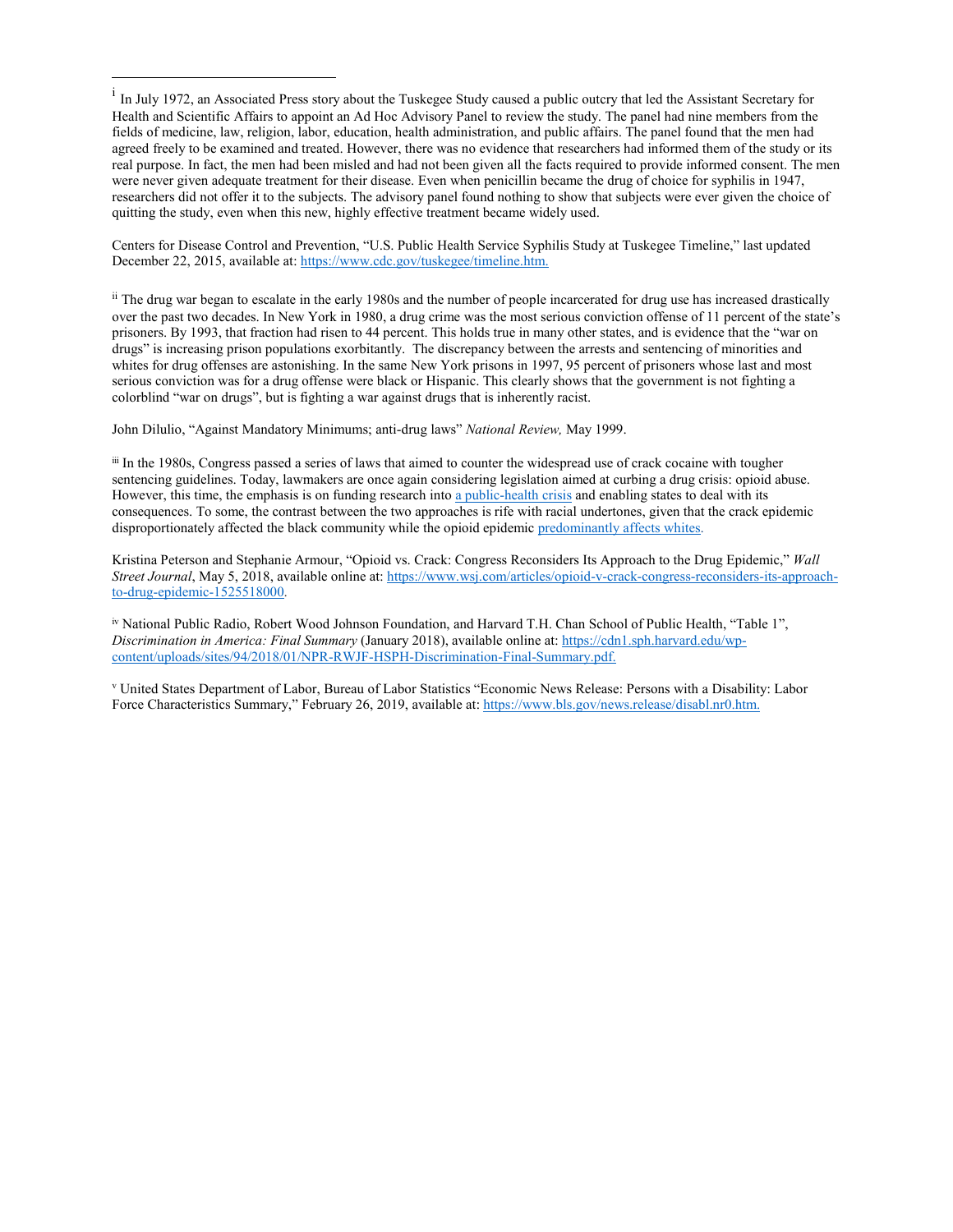## **SECRETARY'S DIRECTIVE 19-01**

### **GLOSSARY OF TERMS**

| <b>Bias</b>              | Prejudice or preference toward a group over another group. Implicit or Unconscious<br>Bias are associations we hold about groups of people without realizing it that affect our<br>attitudes and actions. Explicit or Conscious Bias are biases we know we have and may<br>use purposefully. $1$                                                                                                                                                                                                                                                                                                                                                          |
|--------------------------|-----------------------------------------------------------------------------------------------------------------------------------------------------------------------------------------------------------------------------------------------------------------------------------------------------------------------------------------------------------------------------------------------------------------------------------------------------------------------------------------------------------------------------------------------------------------------------------------------------------------------------------------------------------|
| Colonialism              | Colonization can be defined as some form of invasion, dispossession and subjugation of<br>a people. The invasion need not be military; it can begin-or continue-as geographical<br>intrusion in the form of agricultural, urban or industrial encroachments. The result of<br>such incursion is the dispossession of vast amounts of lands from the original<br>inhabitants. This is often legalized after the fact. The long-term result of such massive<br>dispossession is institutionalized inequality. The colonizer/colonized relationship is by<br>nature an unequal one that benefits the colonizer at the expense of the colonized. <sup>2</sup> |
| <b>Cultural humility</b> | Approach to respectfully engaging others with cultural identities different from your<br>own and recognizing that no cultural perspective is superior to another. The practice of<br>cultural humility acknowledges systems of oppression and involves critical self-<br>reflection, lifelong learning and growth, a commitment to recognizing and sharing<br>power, and a desire to work toward institutional accountability. <sup>3</sup>                                                                                                                                                                                                               |
| <b>Discrimination</b>    | Unjust treatment of an individual or group based on their actual or perceived<br>membership in a specific group. <sup>4</sup>                                                                                                                                                                                                                                                                                                                                                                                                                                                                                                                             |
| <b>Diversity</b>         | Similarities and differences among a group of people based on cultural factors such as<br>race/ethnicity, gender identity, sexual orientation, disability status, age, educational<br>status, religion, geography and other experiences. <sup>5</sup> Diversity can be created within<br>organizations and groups through increased representation of underrepresented groups in<br>decision-making positions. Diversity does not ensure nor presume equity. <sup>6</sup>                                                                                                                                                                                 |
| <b>Equity</b>            | Fairness and justice, focused on ensuring everyone has the opportunity to meet their full<br>potential. Equity takes into account disadvantage experienced by groups. Equity is<br>distinct from equality, which refers to everyone having the same treatment without<br>accounting for differing needs or circumstances. Inequity means lack of fairness or<br>justice and describes differences that result from a lack of access to opportunities and<br>resources. Inequities are avoidable and different than disparities, which are differences<br>that do not imply unfairness. <sup>7</sup>                                                       |
| <b>Gender expression</b> | External manifestations of gender, expressed through a person's name, pronouns,<br>clothing, haircut, behavior, voice, and/or body characteristics. Society identifies these<br>cues as masculine and feminine, although what is considered masculine or feminine<br>changes over time and varies by culture. Typically, transgender people seek to align their<br>gender expression with their gender identity, rather than the sex they were assigned at<br>birth. <sup>8</sup>                                                                                                                                                                         |
| <b>Gender identity</b>   | A person's internal, deeply held sense of their gender. For transgender people, their own<br>internal gender identity does not match the sex they were assigned at birth. Most people<br>have a gender identity of man or woman (or boy or girl). For some people, their gender<br>identity does not fit neatly into one of those two choices (see non-binary and/or<br>genderqueer below.) Unlike gender expression (see gender expression) gender identity is<br>not visible to others. <sup>9</sup>                                                                                                                                                    |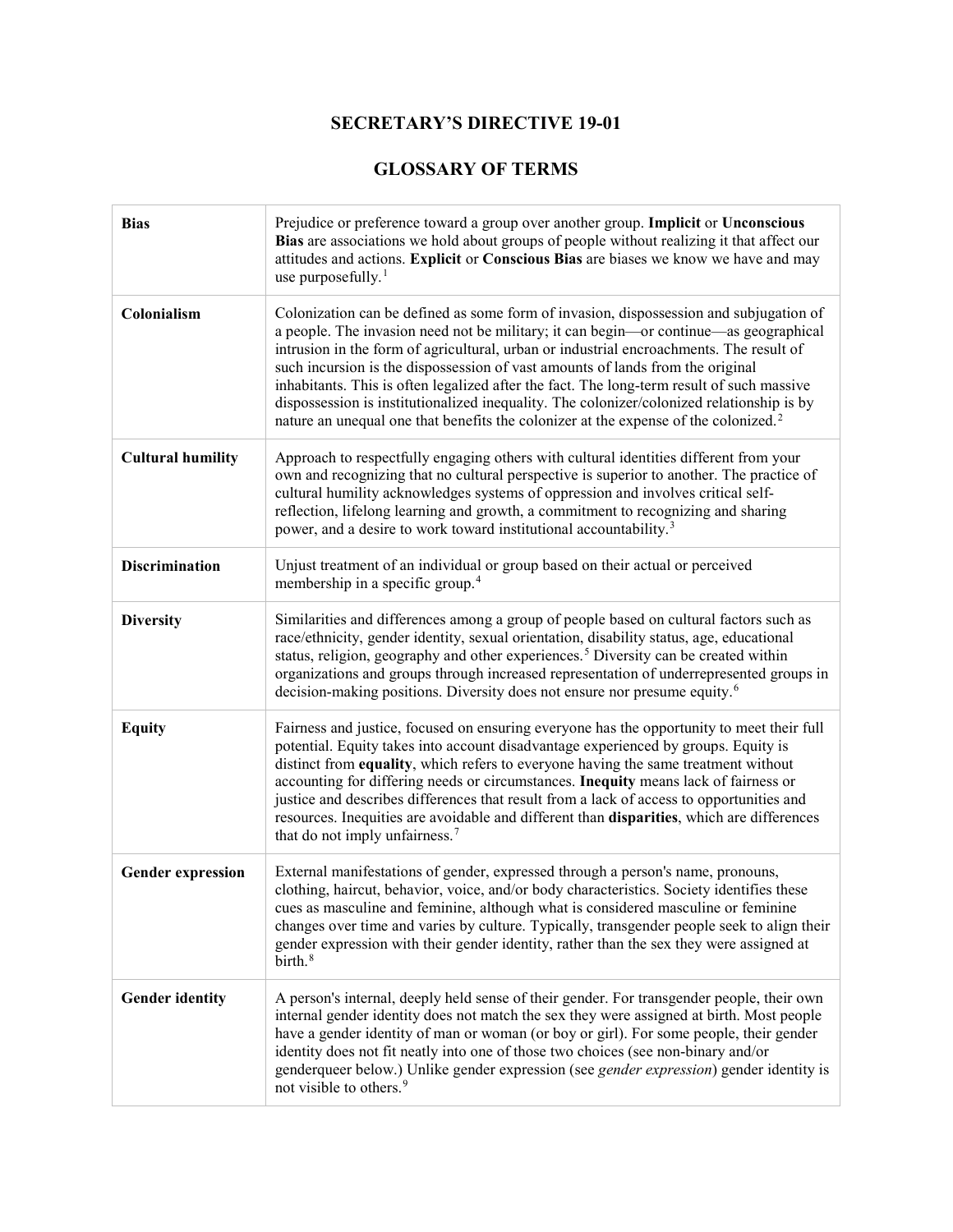| <b>Health disparities</b>                  | Health outcomes seen to a greater or lesser extent between populations. Race or<br>ethnicity, sex, sexual identity, age, disability, socioeconomic status, and geographic<br>location all contribute to an individual's ability to achieve good health. It is important to<br>recognize the impact that social determinants have on health outcomes of specific<br>populations. <sup>10</sup>                                                                                                                                                                                                                                                                                                                                                                                                        |
|--------------------------------------------|------------------------------------------------------------------------------------------------------------------------------------------------------------------------------------------------------------------------------------------------------------------------------------------------------------------------------------------------------------------------------------------------------------------------------------------------------------------------------------------------------------------------------------------------------------------------------------------------------------------------------------------------------------------------------------------------------------------------------------------------------------------------------------------------------|
| <b>Health equity</b>                       | Health equity exists when all people can attain their full health potential and no one is<br>disadvantaged from achieving this potential because of the color of their skin, country of<br>origin, level of education, gender identity, sexual orientation, age, religious or spiritual<br>beliefs, the job they have, the neighborhood in which they live, socioeconomic status and<br>whether they have a disability. <sup>11</sup>                                                                                                                                                                                                                                                                                                                                                                |
| <b>Historical trauma</b>                   | Historical trauma is cumulative emotional and psychological wounding over the lifespan<br>and across generations, emanating from massive group trauma experiences. <sup>12</sup> For<br>example, American Indians experienced massive losses of lives, land, and culture from<br>European contact and colonization resulting in a long legacy of chronic trauma and<br>unresolved grief across generations. <sup>13</sup> Generations of families whose ancestors were<br>Jewish Holocaust survivors or enslaved African Americans are also acknowledged as<br>experiencing historical trauma. <sup>14</sup>                                                                                                                                                                                         |
| Historically<br>marginalized<br>groups     | Marginalized groups are individuals and families facing systemic economic, political,<br>social, and cultural barriers, many of them embedded in local laws and norms. They are<br>the most vulnerable among us, and disproportionately affected by crises and disruption.<br>Marginalized communities often include rural populations, persons with disabilities (the<br>largest minority group in the world), refugees, migrants, indigenous populations, ethnic<br>minorities, and members of the LGBTQ+ community, among others. <sup>15</sup>                                                                                                                                                                                                                                                   |
| Inclusion                                  | An intentional effort and sets of actions to ensure authentic participation, with a true<br>sense of belonging and full access to opportunities. <sup>16</sup>                                                                                                                                                                                                                                                                                                                                                                                                                                                                                                                                                                                                                                       |
| LGBTQ+                                     | An abbreviation for Lesbian, Gay, Bisexual, Transgender, and Queer/Questioning. The +<br>allows space for other diverse sexual orientation, gender identity, and gender expression<br>groups. $17$                                                                                                                                                                                                                                                                                                                                                                                                                                                                                                                                                                                                   |
| Microaggressions                           | Brief and commonplace daily verbal or behavioral indignities, whether intentional or<br>unintentional, that are perceived as hostile, derogatory, or negative slights and insults<br>about one's marginalized identity. <sup>18</sup>                                                                                                                                                                                                                                                                                                                                                                                                                                                                                                                                                                |
| Oppression                                 | Devaluing, undermining, marginalizing, and disadvantaging people with certain social<br>identities with the intent to benefit the dominant group. Oppression can happen at the<br>individual, institutional, systemic, or structural levels.<br>Individual Oppression refers to beliefs, attitudes, and actions of individuals that<br>perpetuate oppression. Institutional Oppression refers to the ways in which<br>institutional policies and practices perpetuate oppression. Systemic Oppression refers to<br>how the major systems in our lives—economy, politics, education, criminal justice,<br>health, etc.-- perpetuate oppression. Structural Oppression refers to how individuals,<br>institutions, and systems reinforce one another in ways that perpetuate oppression. <sup>19</sup> |
| People of<br>color/communities<br>of color | Collective term for referring to non-white racial/ethnic groups. $20$                                                                                                                                                                                                                                                                                                                                                                                                                                                                                                                                                                                                                                                                                                                                |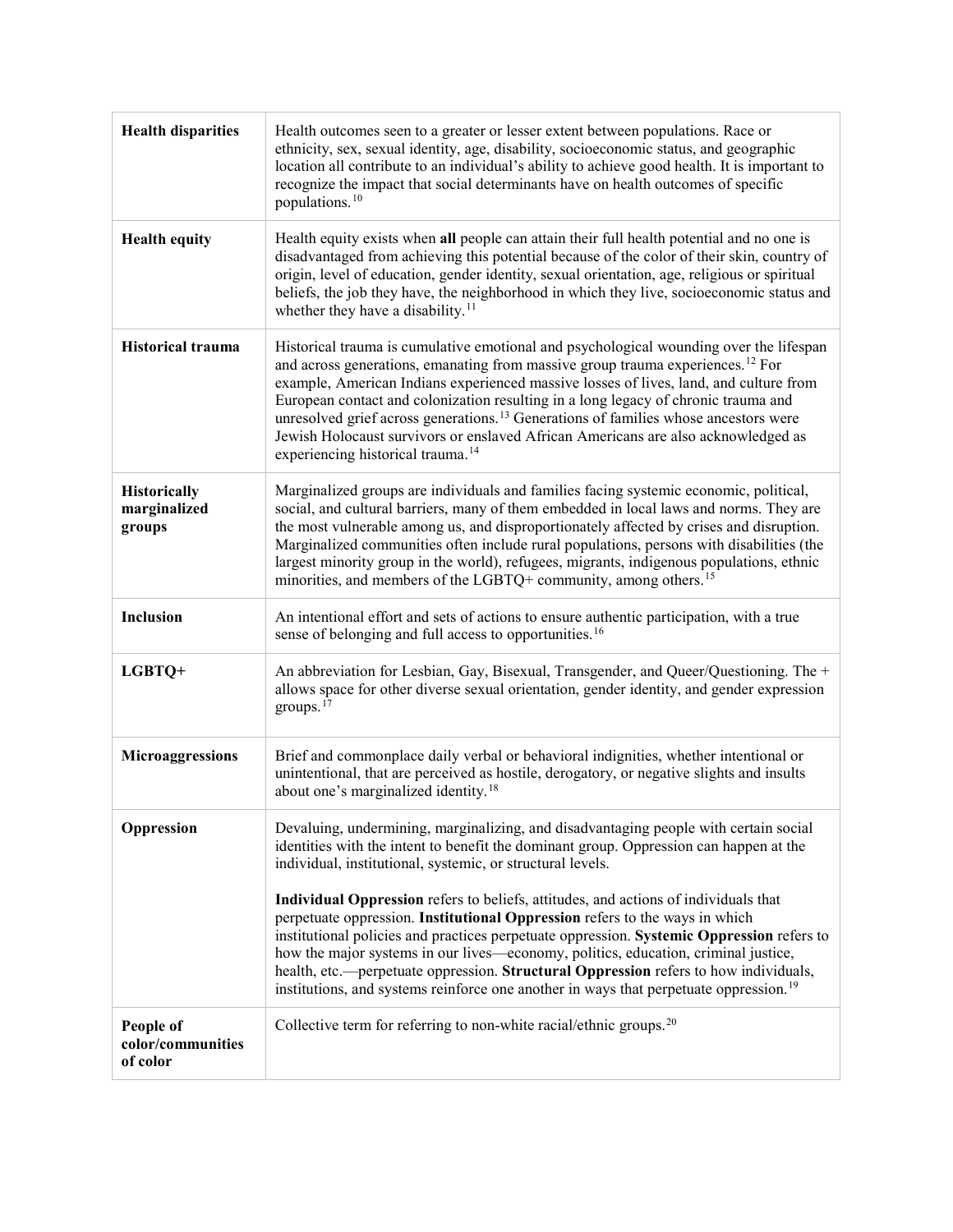| Privilege                 | Unearned advantage, immunity, and social power held by members of a dominant<br>group. <sup>21</sup>                                                                                                                                                                                                                                                                                                                                                              |
|---------------------------|-------------------------------------------------------------------------------------------------------------------------------------------------------------------------------------------------------------------------------------------------------------------------------------------------------------------------------------------------------------------------------------------------------------------------------------------------------------------|
| Racism                    | Racism is a system of oppression based on the socially constructed concept of race<br>exercised by the dominant racial group (White people) over non-dominant racial groups<br>(People of Color). Racism is a system of oppression created to justify social, political,<br>and economic hierarchy. <sup>22</sup>                                                                                                                                                 |
|                           | Anti-racism is the work of actively dismantling racism at every level, from the<br>foundations of institutions to the attitudes and beliefs that individuals reinforce. <sup>23</sup>                                                                                                                                                                                                                                                                             |
| <b>Sexual orientation</b> | Describes a person's enduring physical, romantic, and/or emotional attraction to another<br>person. Gender identity and sexual orientation are not the same. <sup>24</sup>                                                                                                                                                                                                                                                                                        |
| <b>Tribal Sovereignty</b> | Sovereignty is a legal word for the authority to self-govern. Through hundreds of<br>treaties, the Supreme Court, presidents, and Congress have repeatedly affirmed that<br>tribal nations retain their inherent powers of self-government. <sup>25</sup>                                                                                                                                                                                                         |
|                           | Tribal sovereignty refers to the fact that each tribe has the inherent right to govern itself.<br>Before Europeans came to North America, Native American tribes conducted their own<br>affairs and needed no outside source to legitimate their powers or actions. When the<br>various European powers did arrive, however, they claimed dominion over the lands that<br>they found, thus violating the sovereignty of the tribes who already were living there. |
|                           | The ways that individual tribes exercise their sovereignty vary widely, but, in general,<br>tribal authority is used in the following areas: to form tribal governments; to determine<br>tribal membership; to regulate individual property; to levy and collect taxes; to maintain<br>law and order; to exclude non-members from tribal territory; to regulate domestic<br>relations; and to regulate commerce and trade. <sup>26</sup>                          |
| White fragility           | White fragility is a state in which even a minimum amount of racial stress becomes<br>intolerable for white people, triggering a range of defensive moves. These moves include<br>the outward display of emotions such as anger, fear, and guilt, and behaviors such as<br>argumentation, silence, and leaving the stress-inducing situation. These behaviors, in<br>turn, function to reinstate white racial equilibrium. <sup>27</sup>                          |